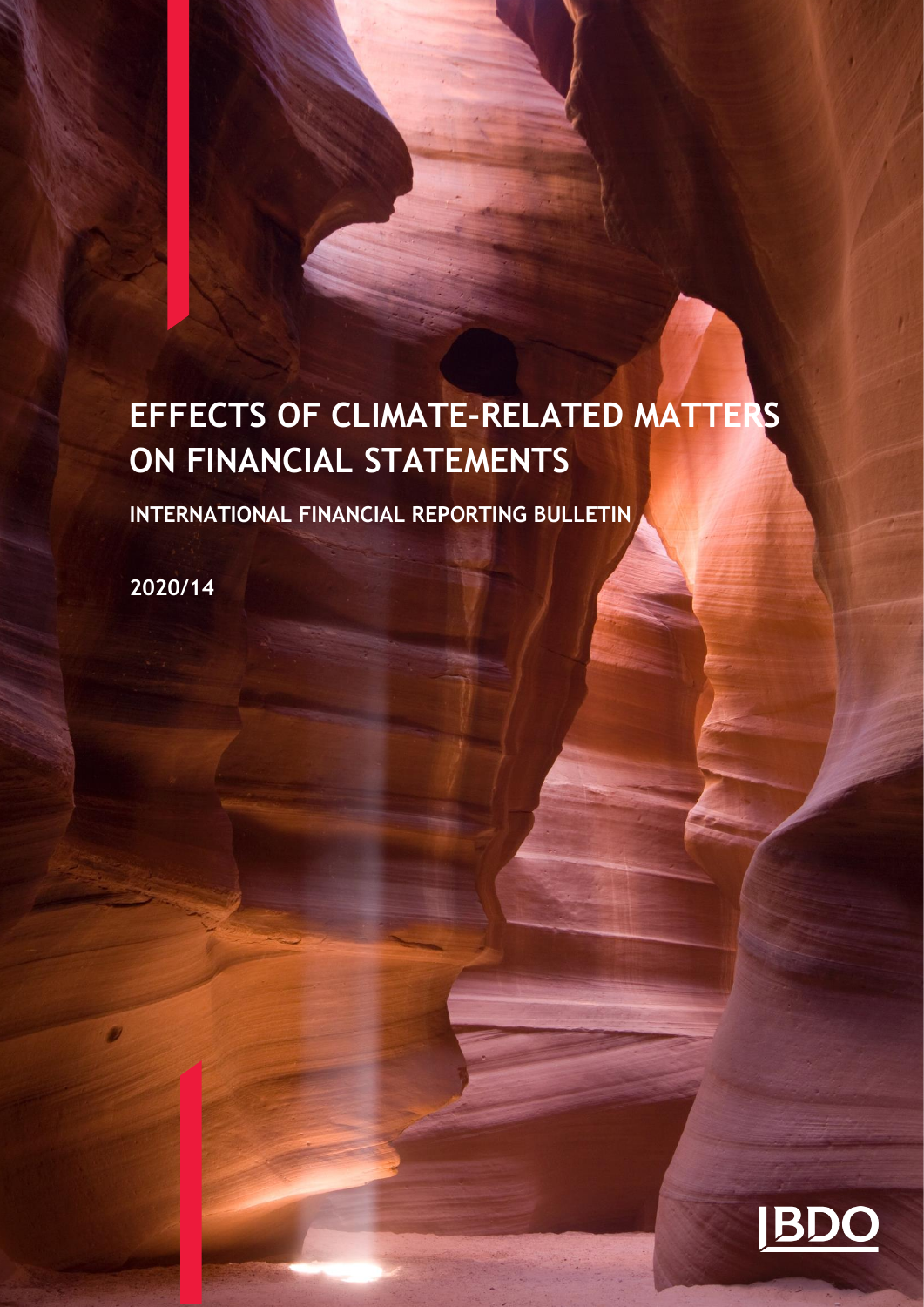# **BACKGROUND**

On 28 November 2019, an article written by Nick Anderson, IASB Board member, '**[IFRS Standards and climate-related disclosures](https://www.ifrs.org/news-and-events/2019/11/nick-anderson-ifrs-standards-and-climate-related-disclosures/)**' was published by the IFRS Foundation. The article provides an overview intended to help investors understand what already exists in current International Financial Reporting Standards ('IFRS') requirements, and guidance on the application of materiality, and how these relate to climate and other emerging risks.

On 20 November 2020, the IFRS Foundation published educational material '**[Effects of climate-related matters on financial statements](https://www.ifrs.org/news-and-events/2020/11/educational-material-on-the-effects-of-climate-related-matters/)**' in response to stakeholders requests for further information to highlight how existing requirements in the IFRS Standards may require companies to consider climate-related matters when their effect is material to their financial statements. This educational material complements the Nick Anderson article, adding for example, specific paragraph references to

#### **EXECUTIVE SUMMARY**

The IFRS Foundation has published educational material to provide information on how existing IFRS Standards may require companies to consider climate-related matters when their effect is material to the financial statements.

IFRS requirements to assist in the application of the IFRS Standards. The educational material is intended to support the consistent application of requirements in IFRS Standards.

This publication provides a summary of the article written by Nick Anderson and the IFRS Foundation educational material.

# **NICK ANDERSON ARTICLE: IFRS STANDARDS AND CLIMATE-RELATED DISCLOSURES**

While the phrase 'climate-change' is not included in the IFRS requirements, IFRS Standards do address issues that relate to climate-change risks and other emerging risks. The key messages set out in the article written by Nick Anderson that are intended to help analysts and investors better understand the requirements and guidance in IFRS Standards and other non-authoritative material developed by the IASB are as follows:

# **MAKING MATERIALITY JUDGEMENTS**

IFRS Practice Statement 2: *[Making Materiality Judgements](https://www.ifrs.org/issued-standards/materiality-practice-statement/)* provides companies with guidance on how to make materiality judgements when preparing their financial statements in accordance with IFRS standards. The Practice Statement is not mandatory, but companies may find it useful when they make materiality judgements in respect of disclosures about climate-related and other emerging risks.

# **APPLYING** *MAKING MATERIALITY JUDGEMENTS* **TO CLIMATE-RELATED RISKS AND OTHER EMERGING RISKS**

As set out in the Practice Statement *Making Materiality Judgements,* qualitative external factors, such as the industry in which the company operates, and investor expectations, may make some risks material and may warrant disclosures in financial statements, regardless of their quantitative impact. Companies may need to consider such risks in the context of their financial statements rather than solely as a matter of corporate-social-responsibility reporting.

# **FINANCIAL REPORTING CONSIDERATIONS**

Financial reporting implications arising from climate-related and other emerging risks may include, but are not limited to: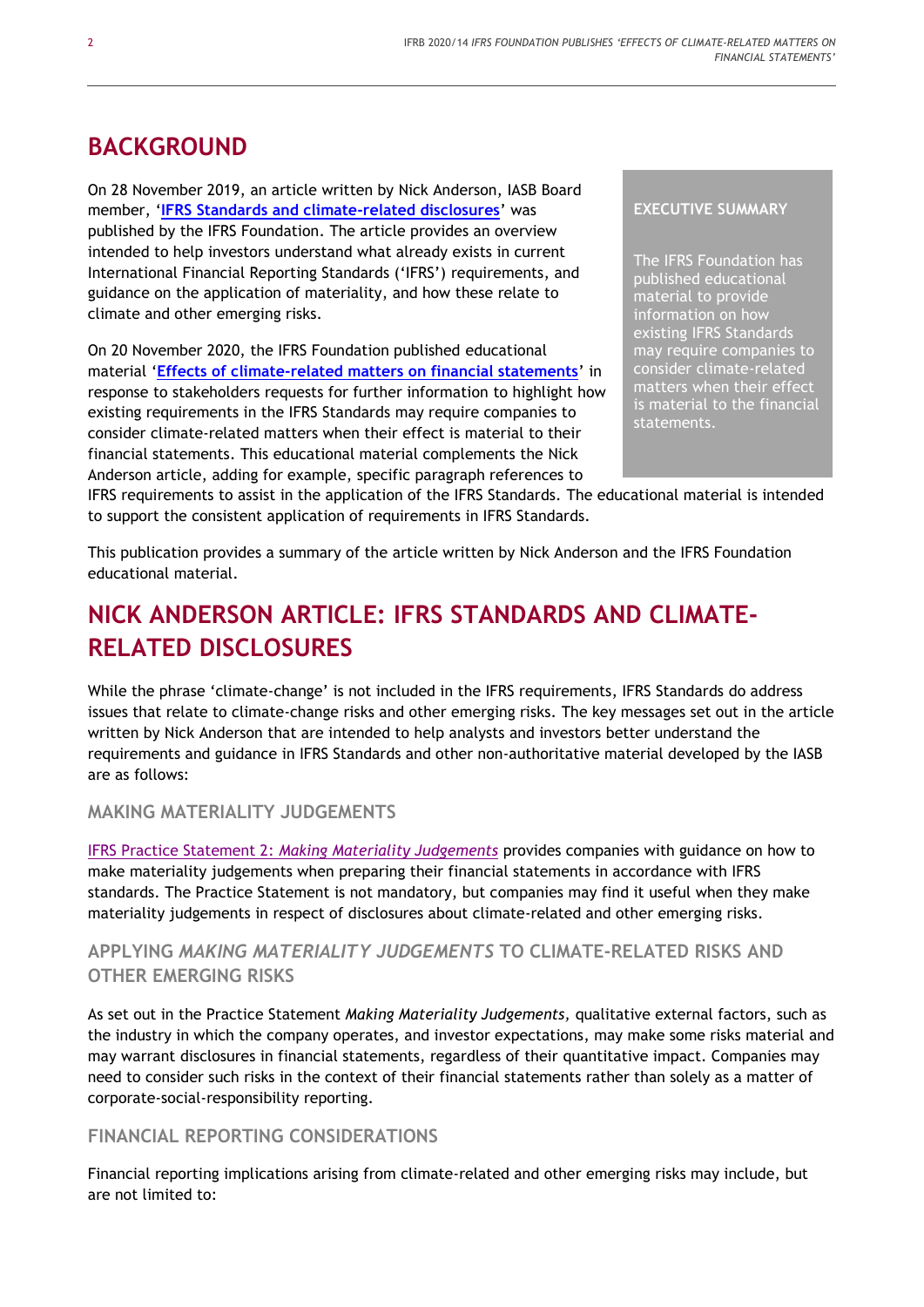- asset impairment, including goodwill;
- changes in the useful life of assets;
- changes in the fair value of assets;
- effects on impairment calculations because of increased costs or reduced demand;
- changes in provisions for onerous contracts because of increased costs or reduced demand;
- changes in provisions and contingent liabilities arising from fines and penalties; and
- changes in expected credit losses for loans and other financial assets.

#### **DISCLOSING CLIMATE-RELATED AND OTHER EMERGING RISKS**

The assessment of materiality needs to be made on the basis of size (quantitative factors) and nature (qualitative factors), or a combination of both. The Practice Statement further emphasises that an item of (qualitative) information could influence primary users' decisions regardless of its (quantitative) size. The majority of climate-related information is currently disclosed within the management commentary (or equivalent) and not in the financial statements. For some companies, applying the definition of materiality and the principles in the materiality practice statement could result in some of this information needing to be reflected within the financial statements (either directly or by reference).

#### **MANAGEMENT COMMENTARY – PROVIDING CONTEXT TO THE FINANCIAL STATEMENTS**

The Board is currently updating its *Management Commentary* Practice Statement to set out a rigorous, principle-based approach for explaining a company's purpose, business model, strategy and performance, incorporating the long-term drivers of its success.

# **EDUCATIONAL MATERIAL: EFFECTS OF CLIMATE-RELATED MATTERS ON FINANCIAL STATEMENTS**

IFRS Standards do not refer explicitly to climate-related matters. However, companies may be required to consider climate-related matters in applying IFRS Standards when the effect of those matters is material in the context of the financial statements taken as a whole (e.g. with respect to the most significant judgements and estimates).

IAS 1 *Presentation of Financial Statements* contains some overarching requirements that could be relevant when considering climate-related matters. For example, IAS 1.112 requires disclosure of information not specifically required by IFRS Standards and not presented elsewhere in the financial statements but that is relevant to an understanding of the financial statements. This paragraph, together with IAS 1.31, requires a company to consider whether any material information is missing from its financial statements. Companies will need to consider whether to provide additional disclosures when compliance with the specific requirements in IFRS Standards is insufficient to enable investors to understand the impact of climate-related matters on the company's financial position and financial performance. That is, an entity (which may be a company or consolidated group) is required to consider whether additional disclosures need to be provided because the specific requirements of IFRS Standards are insufficient to enable investors and other users of financial statements to understand the impact of particular transactions, other events and conditions on the the entity's financial position and financial performance.

The educational material sets out examples which illustrate when IFRS Standards may require companies to consider the effects of climate-related matters. They illustrate the application of the principles on those Standards; specific paragraph references and a summary of matters to consider are set out below. However, the examples are non-exhaustive and there may be circumstances in which climate-related matters are relevant to the application of other IFRSs, such as in the measurement of defined benefit obligations in accordance with IAS 19 *Employee Benefits*. For full details, reference should be made to the full text of the educational material.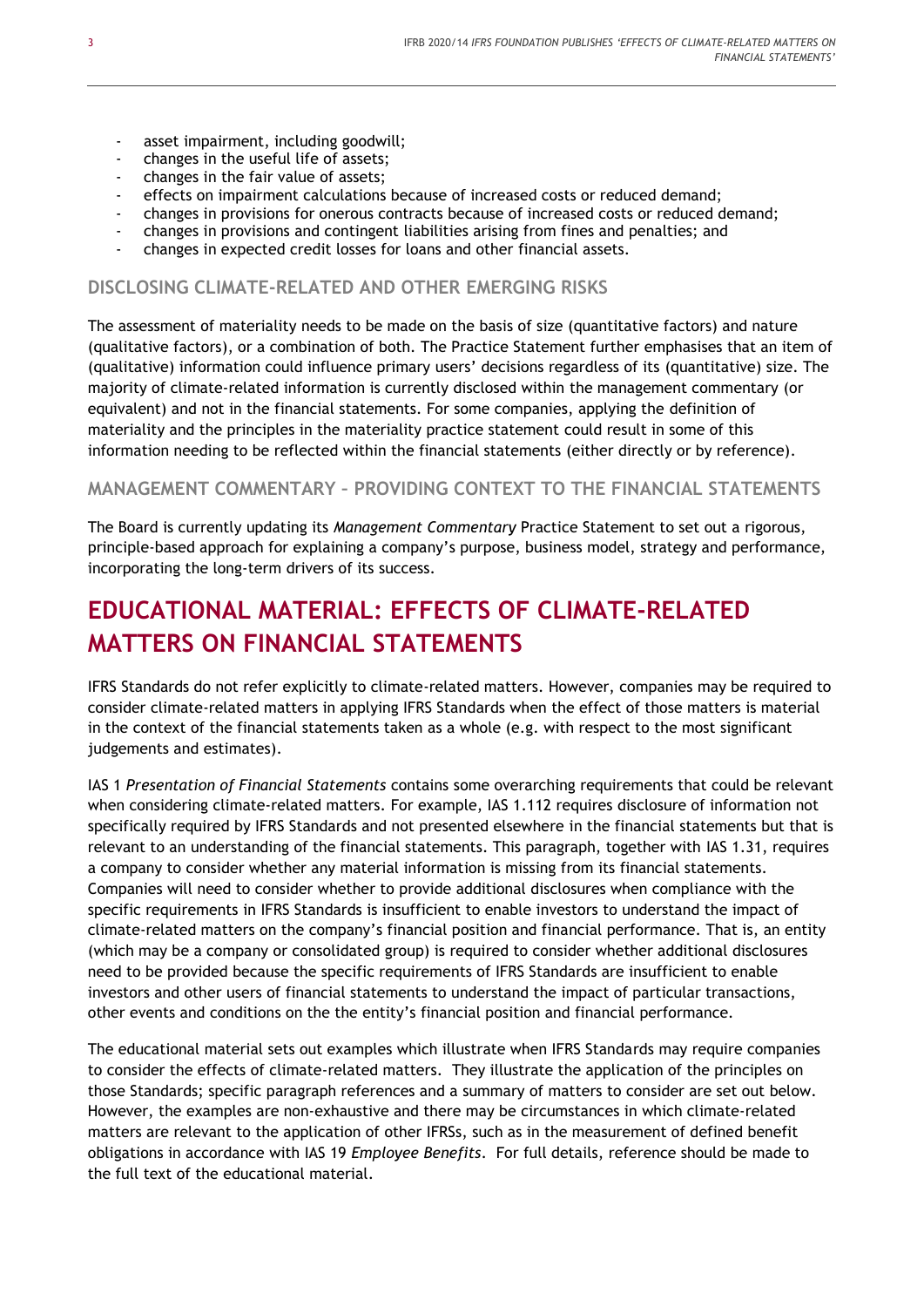# **IAS 1** *PRESENTATION OF FINANCIAL STATEMENTS*

# **Paragraphs 25-26, 122-124, 125-133**

#### *Sources of estimation uncertainty and significant judgements*

In accordance with IAS 1, if assumptions a company makes about the future have a significant risk of resulting in a material adjustment to the carrying amounts of assets and liabilities within the next financial year, disclosure of those assumptions and the nature and carrying amount of those assets and liabilities is required. This means disclosures of assumptions about climate-related matters may be required, for example when those matters create uncertainties that affect assumptions used to develop estimates, such as estimates of future cash flows when testing an asset for impairment or the best estimate of expenditure required to settle a decommissioning obligation. IAS 1 also requires the disclosure of the judgements (apart from those involving estimations) that have the most significant effect on the amounts recognised in the financial statements.

#### *Going Concern*

If climate-related matters create material uncertainties related to events or conditions that cast significant doubt upon a company's ability to continue as a going concern, IAS 1 requires disclosure of those uncertainties.

### **IAS 2** *INVENTORIES*

#### **Paragraphs 28-33**

Climate-related matters may cause a company's inventories to become obsolete, their selling prices to decline or their costs to complete to increase. If, as a result of these matters, the cost of inventories is not recoverable, IAS 2 requires the company to write down those inventories to their net realisable value.

#### **IAS 12** *INCOME TAXES*

**Paragraphs 24, 27-31, 34, 56**

Climate-related matters may affect a company's estimate of future taxable profits and may result in the company being unable to recognise deferred tax assets in respect of unused tax losses and credits, and deductible temporary differences, or being required to derecognise deferred tax assets previously recognised.

**IAS 16** *PROPERTY, PLANT AND EQUIPMENT* **AND IAS 38** *INTANGIBLE ASSETS*

**IAS 16 paragraphs 7, 51, 73, 76 and IAS 38 paragraphs 9-64, 102, 104, 118, 121, 126**

Climate-related matters may result in expenditure to change or adapt business activities and operations, including research and development. Both IAS 16 and IAS 38 require the review of estimated residual values and expected useful lives of assets at least annually, and to reflect changes, such as those arising from climate-related matters, in the amount of depreciation or amortisation recognised. Climate-related matters such as obsolescence, legal restrictions or inaccessibility of the assets may affect the estimated residual value and expected lives of assets. Changes in estimated residual values or expected useful lives are required to be disclosed.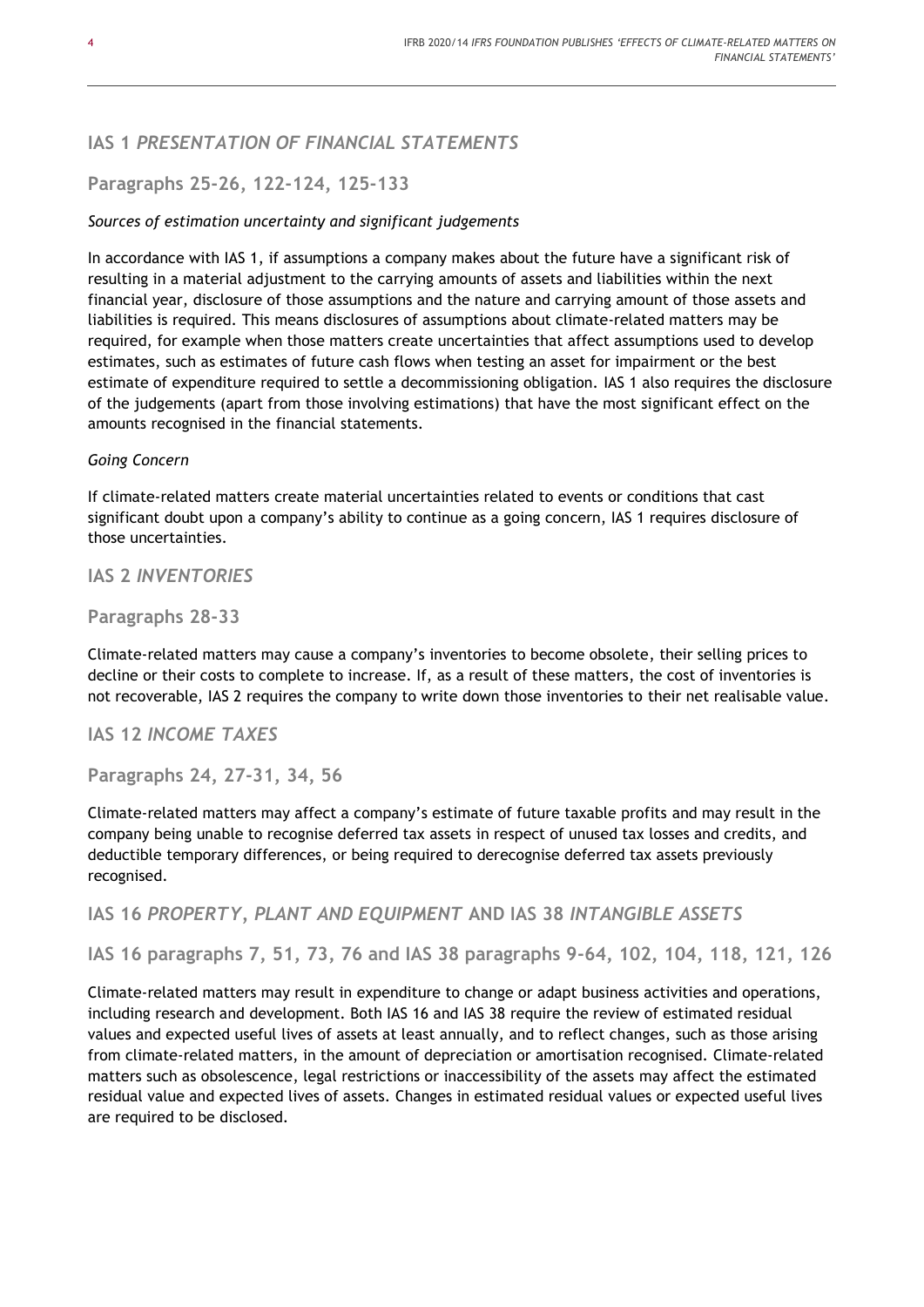### **IAS 36** *IMPAIRMENT OF ASSETS*

### **Paragraphs 9-14, 30, 33, 44, 130, 132, 134-135**

Climate-related matters may give rise to indications that an asset (or a group of assets) is impaired. For example, a decline in demand for products that emit greenhouse gases could indicate a manufacturing plant may be impaired, requiring the asset (or related cash-generating unit) to be tested for impairment. External information such as significant changes in the environment (including, for example, changes in regulation) in which a company operates with an adverse effect on the company is an indication of impairment.

If a company is estimating recoverable amount using value-in-use, cash flow projections are based on management's best estimate of the range of future economic conditions. This requires companies to consider whether climate-related matters affect those assumptions. A value-in-use test requires future cash flows to be estimated for an asset in its current condition, meaning that these exclude any estimated cash flows expected to arise from future restructurings or enhancements to the asset.

IAS 36 also requires disclosure of the events and circumstances that led to the recognition of an impairment loss (e.g. the introduction of emission-reduction legislation that increased manufacturing costs).

# **IAS 37** *PROVISIONS, CONTINGENT LIABILITES AND CONTINGENT ASSETS* **AND IFRIC 21**  *LEVIES*

#### **IAS 37 paragraphs 14-83, 85-86 and IFRIC 21 paragraphs 8-14**

Climate-related matters may affect the recognition, measurement and disclosure of liabilities, for example, related to:

- levies imposed by governments for failure to meet climate-related targets or to discourage or encourage specified activities;
- regulatory requirements to remediate environmental damage;
- contracts that may become onerous (for example, due to potential loss of revenue or increased costs as a result of climate-related changes in legislation); or
- restructurings to redesign products or services to achieve climate-related targets.

IAS 37 requires disclosure of the nature of a provison or contingent liability, together with an indication of the uncertainties about the timing or amount of any related outflows of cash (or other economic benefits). Where necessary to provide adequate information, disclosure is also required of the major assumptions made about future events reflected in the amount of a provision.

#### **IFRS 7** *FINANCIAL INSTRUMENTS: DISCLOSURES*

#### **Paragraphs 31-42, B8**

IFRS 7 requires disclosure of information about financial instruments, including the nature and extent of risks arising from financial instruments and how the company manages those risks. Climate-related matters may expose a company to risks in relation to financial instruments. For example, there may be effects on expected credit losses or concentrations of credit risk for lenders.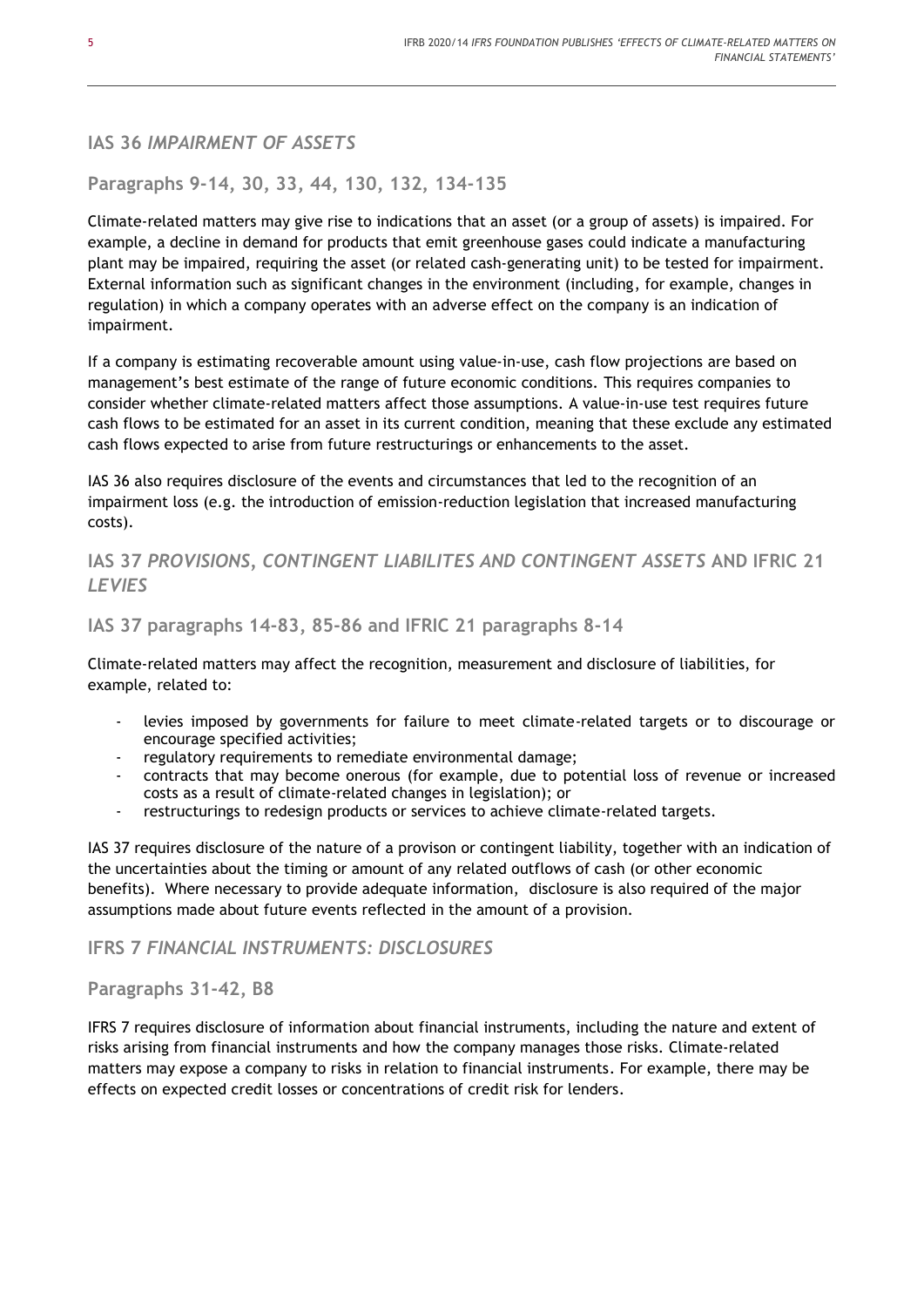# **IFRS 9** *FINANCIAL INSTRUMENTS*

**Paragraphs 4.1.1(b), 4.1.2A(b), 4.3.1, 5.5.1-5.5.20, B4.1.7**

Climate-related matters may affect the accounting for financial instruments. For example, loan contracts may include terms linking contractual cash flows to achievement of climate-related targets affecting how the loan is classified and measured by lenders (such as whether the contractual cash flows are solely payments of principal and interest) or whether the targets mean that there are embedded derivatives for borrowers.

Climate-related matters may also affect a lender's exposure to credit risk. For example, wildfires, floods or policy and regulatory changes could affect a borrower's ability to meet its obligations, or cause assets to become inaccessible or uninsurable, affecting the value of the collateral for lenders.

**IFRS 13** *Fair Value Measurement*

**Paragraphs 22, 73-75, 87, 93**

Market participants' views of potential climate-related matters, including potential legislation, could affect the fair value of an asset or liability.

Climate-related matters may also affect disclosures about fair value measurement, which may be required to be more comprehensive that in previous reporting periods. For example, for fair value measurements within the Level 3 categorisation of the fair value hierarchy, disclosure is required of unobservable inputs. Those inputs are required to reflect the assumptions that market participants would use when pricing, including assumptions about risk which may include climate-related risk.

**IFRS 17** *INSURANCE CONTRACTS*

**Paragraphs 33, 40, 117 and 121-128, Appendix A**

Climate-related matters may increase the frequency or magnitude of insured events or may accelerate the timing of their occurrence. Examples which may be affected by climate-related matters include business interruption, property damage, illness and death.

Climate-related matters may also affect the disclosures required by IFRS 17, which include significant judgements and changes in judgements in applying the Standard, and exposure to risk and concentrations of risk and how these are managed.

Additional resources on climate-related matters and sustainability reporting may be accessed here:

[IASB educational material: the effects of climate-related matters on financial statements prepared](https://www.ifrs.org/news-and-events/2020/11/educational-material-on-the-effects-of-climate-related-matters/)  applying IFRS Standards [\(November 2020\)](https://www.ifrs.org/news-and-events/2020/11/educational-material-on-the-effects-of-climate-related-matters/)

[Consultation Paper on Sustainability Reporting issued by the IFRS Foundation Trustees](https://cdn.ifrs.org/-/media/project/sustainability-reporting/consultation-paper-on-sustainability-reporting.pdf?la=en) (September 2020)

[Paris Agreement, 2015](https://unfccc.int/files/essential_background/convention/application/pdf/english_paris_agreement.pdf)

[Sustainable Finance and the Role of Securities Regulators and IOSCO: Final Report \(April 2020\)](https://www.iosco.org/library/pubdocs/pdf/IOSCOPD652.pdf)

[Interconnected Standard Setting for Corporate Reporting: Accountancy Europe \(December 2019\)](https://www.accountancyeurope.eu/wp-content/uploads/191220-Future-of-Corporate-Reporting.pdf)

[Feedback Analysis on Interconnected Standard Setting for Corporate Report \(Accountancy Europe\) \(June](https://www.accountancyeurope.eu/wp-content/uploads/200615-Follow-up-paper-Interconnected-standard-setting.pdf)  [2020\)](https://www.accountancyeurope.eu/wp-content/uploads/200615-Follow-up-paper-Interconnected-standard-setting.pdf)

[IFRS Standards and Climate Related Disclosures: publication by IASB Board Member Nick Anderson](https://cdn.ifrs.org/-/media/feature/news/2019/november/in-brief-climate-change-nick-anderson.pdf?la=en)  [\(November 2019\)](https://cdn.ifrs.org/-/media/feature/news/2019/november/in-brief-climate-change-nick-anderson.pdf?la=en)